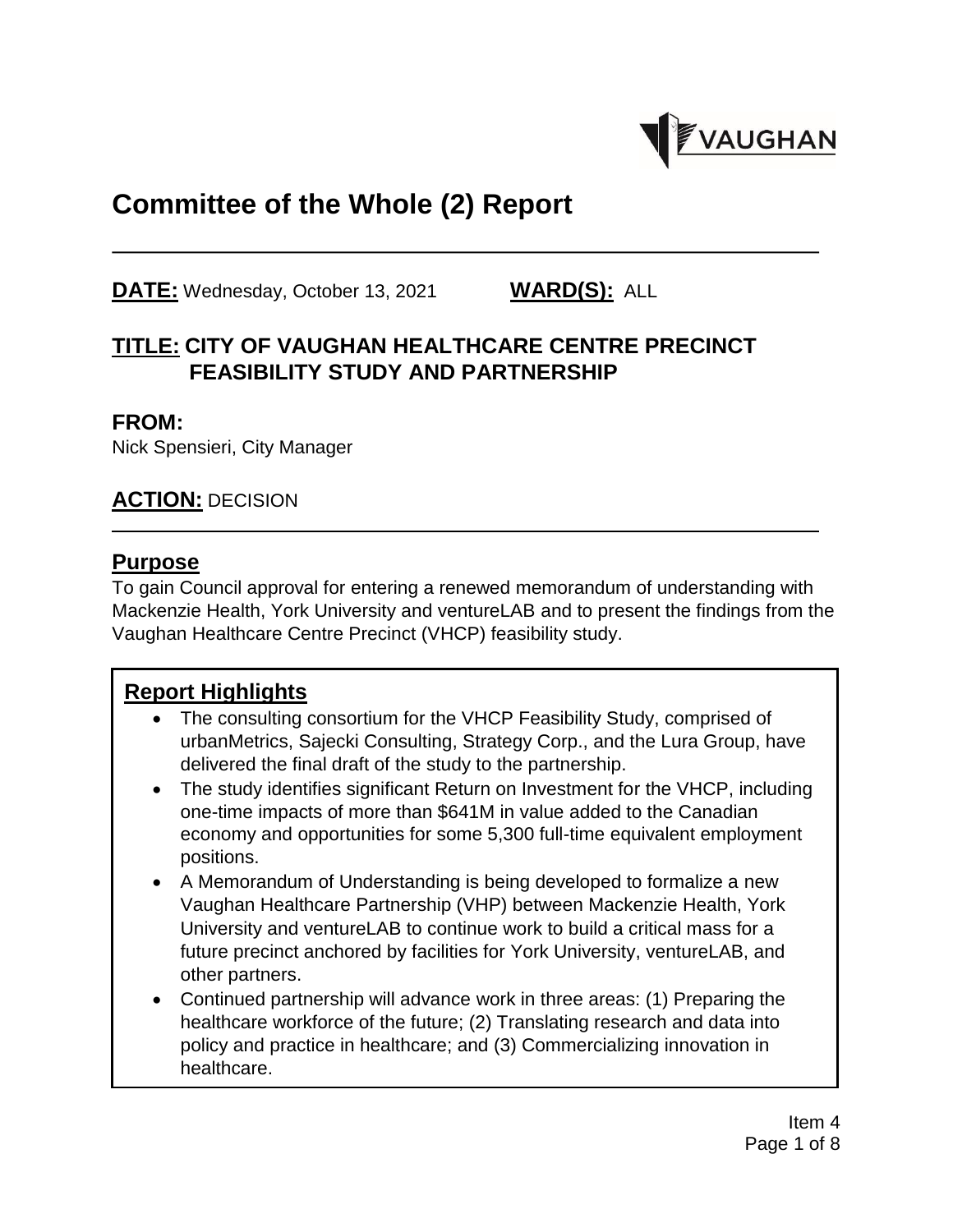## **Recommendations**

- 1. That Committee receive the VHCP feasibility study (Attachment 1) and presentation (Attachment 2) from urbanMetrics Inc.
- 2. That Committee authorize the Mayor or the City Clerk to enter into a Memorandum of Understanding between the City of Vaughan, Mackenzie Health, York University and ventureLAB to continue the work of the Vaughan Healthcare Partnership, including the Vaughan Healthcare Centre Precinct, in a form satisfactory to the City Solicitor and City Manager.

## **Background**

In early 2021, the Cortellucci Vaughan Hospital began operations. To leverage the Cortellucci Vaughan Hospital and advance Vaughan's community and economy, the City, along with Mackenzie Health, York University, and ventureLAB have partnered to transform the overall Cortellucci Vaughan Hospital Precinct into a destination for the provision of health and healthcare delivery, education, research, innovation, and commercialization.

The Hospital Advisory Task Force has been formed to oversee the development of the vision and priorities for making Vaughan a globally recognized exemplar of a healthy city. The Task Force will meet four times from September 2021 to June 2022.

### *The vision for the VHCP is a world-class, health innovation destination that will enhance the City's social and economic vitality.*

The VHCP may include:

- A York University facility that includes a Health Faculty, research, and innovation facilities up to and including a potential medical school and co-location opportunities for other healthcare partners to enhance the continuum of care for the betterment of local Vaughan residents' health
- Expanded Mackenzie Health, Cortellucci Vaughan Hospital facilities as the need for enhanced medical services grows
- A new innovation space for ventureLAB initiatives that connect start-ups and scale-up companies to multi-national enterprises, collaboration opportunities with Mackenzie Health and a connection to the university health sciences development for York University.

### *A new Vaughan Healthcare Partnership (VHP) is being developed by the Partnership to make Vaughan a globally recognized exemplar of a Healthy City.*

The consulting consortium for the VHCP Feasibility Study, comprised of UrbanMetrics, Sajecki Consulting, Strategy Corp., and the Lura Group, have delivered the final draft of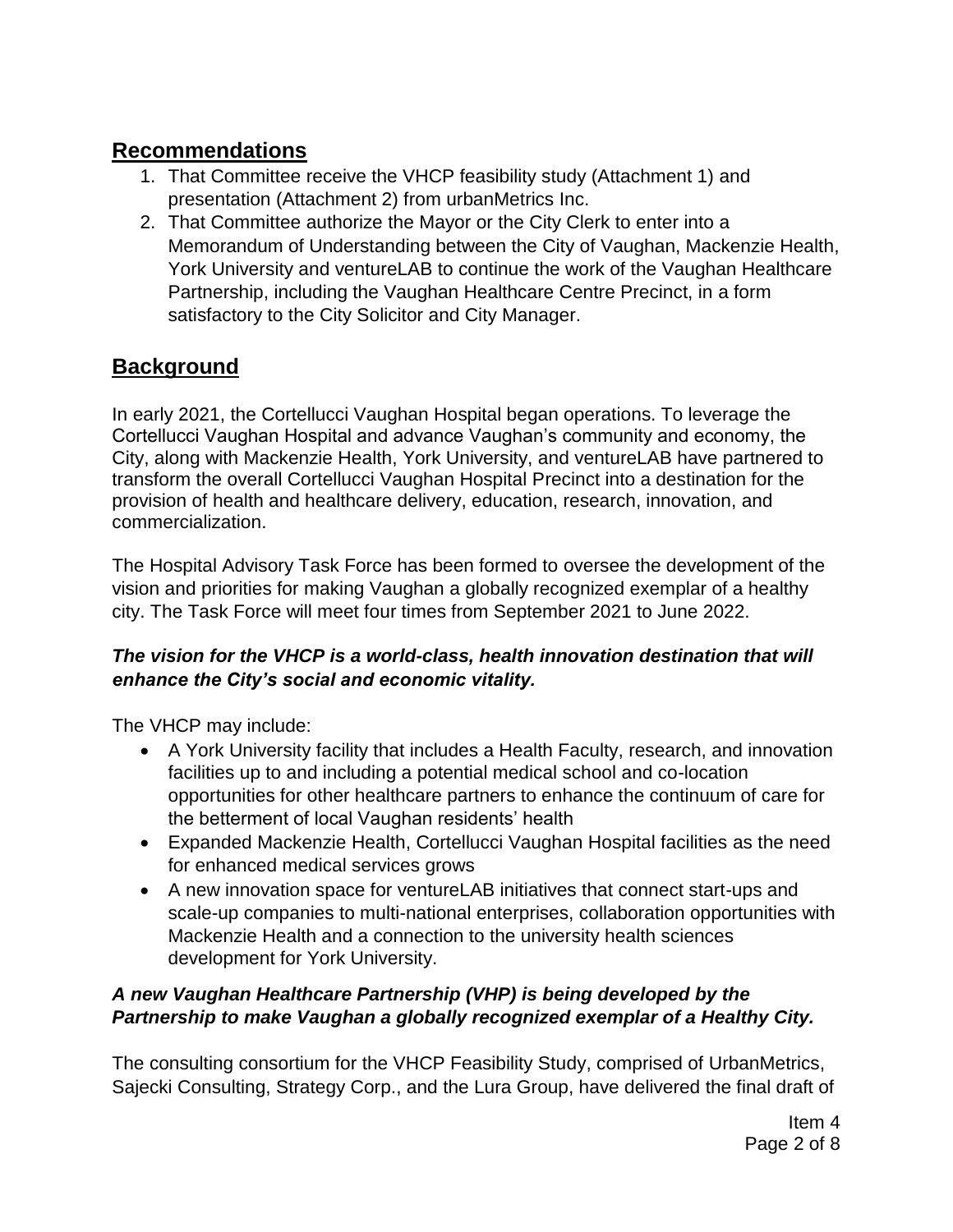the study to the partnership, highlighting the potential economic and community benefits of a full build-out of the VHCP.

#### KEY FINDINGS TO DATE

#### *The VHCP partnership, planned and implemented at the start of the development process, is unique in Canada.*

In other examples, similar partnerships develop over time. This advances the VHCP, giving the project the opportunity to leverage strong governance from the onset.

### *The VHCP's proposed location presents no major challenges to achieving the vision for the facility.*

The emergence of the Vaughan Metropolitan Centre (VMC) is making Vaughan a destination for younger, well-educated individuals and families, and businesses requiring office space. Supported by a desirable location vis-à-vis road infrastructure, the VHCP can advance those trends as another major office destination in Vaughan, alongside the Promenade redevelopment, the transition of Yonge/Steeles, and the Hwy 7 corridor.

An area for improvement, however, is the public transit connection between the VMC and the VHCP. At present, the VHCP is a 25-minute bus ride from the VMC subway station, costing travelers an additional \$4.25 beyond any Toronto Transit Commission (TTC) fares. The completion of the York Region Transit bus hub adjacent to the precinct is expected to improve the situation.

#### *The City's demographics, including educational attainment and overall growth, are favourable for the development of the VHCP.*

Furthermore, the VHCP can help Vaughan to recapture employment in *Health Care and Social Assistance*, *Professional, Scientific and Technical Services*, and *Educational Services* sectors. At present, these represent a relatively small component of the total employment base in Vaughan, at roughly 13%.

#### *Key in the development of Healthcare Innovation Districts is the partnership of Education, Healthcare, and Innovative Industry. Most examples reviewed include two of the three components. Vaughan has all three.*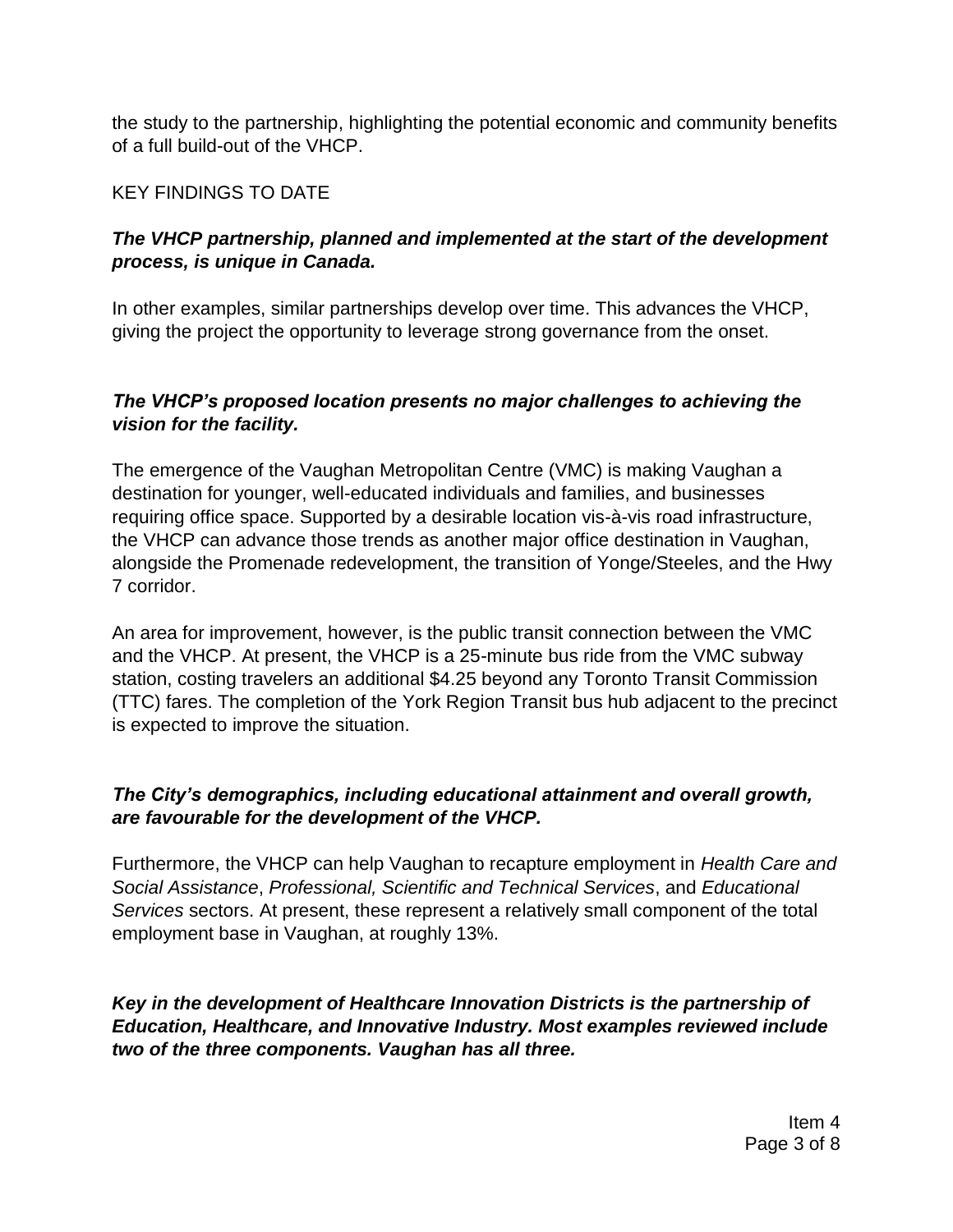Case study research has identified common trends as important factors in ensuring the success of various medical-research and commercialization districts. These include:

- Having an Active Proponent or Proponent Team
- Strong Institutional Collaboration
- Government Involvement to Provide a Sense of Certainty/Mitigate Risk for the Project
- Public-Private Engagement
- Leveraging Location/Geographic Benefits

The consulting group assessed a long list of potential best practice examples and assessed Ontario, Canadian, North American, and International examples.

#### *Based on a review of other comparable employment nodes across the globe, this partnership is truly unprecedented and will serve as a critical launch pad for concept implementation.*

The VHCP offers a unique value proposition that reflects the ongoing evolution of the City of Vaughan into a major urban centre, leverages the establishment of new transportation and institutional infrastructure in York Region, as well as capitalizes on recent trends and opportunities in the economy relating to healthcare innovation and delivery.

### *The Partnership can drive significant Return on Investment in the VHCP*

One-Time Impacts

 More than \$755 million in value added to the Canadian economy, opportunities for some 6,300 full-time equivalent employment positions and upwards of \$276 million in government revenues; the vast majority of which would accrue directly within the City of Vaughan and surrounding GTA.

Recurring Impacts

• Support for a total permanent, on-site employment base of some 1,800 jobs, yielding more than \$350 million in operational output each year (excluding the hospital).

Other Benefits

 Opportunities to enhance the municipal profile of the City of Vaughan, attract major anchor institutions, foster a culture of entrepreneurship and innovation, as well as optimize recent and ongoing spending infrastructure, among other intangible benefits.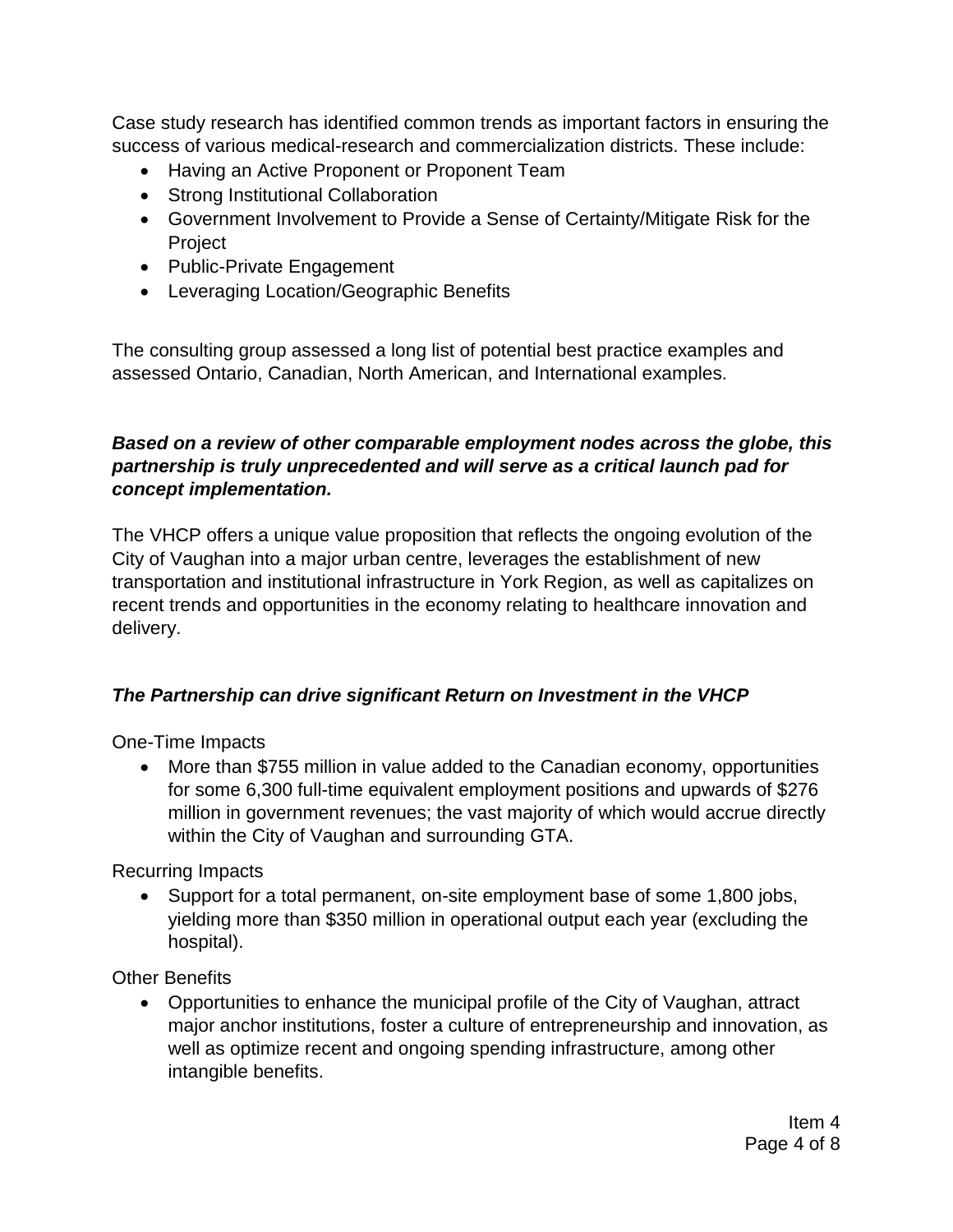#### MOVING THE VHCP FORWARD

#### *A new Vaughan Healthcare Partnership (VHP) is being developed by the City of Vaughan, Mackenzie Health, York University and ventureLAB to make Vaughan a globally recognized exemplar of a Healthy City.*

The Partnership is continuing to work in the following areas to build a critical mass for a future precinct anchored by facilities for York University, ventureLAB, and other partners. Work is advancing in three areas:

- 1. Preparing the healthcare workforce of the future
- 2. Translating research and data into policy and practice in healthcare
- 3. Commercializing innovation in healthcare

*The Hospital Advisory Task Force will oversee the development of the vision and priorities for making Vaughan a global exemplar of a healthy city.*

*The feasibility study's recommendations present reasonable and actionable objectives to contribute to Vaughan being a globally recognized exemplar of a Healthy City.*

### **Previous Reports/Authority**

City of Vaughan Cortelucci [Vaughan Hospital Advisory Taskforce –](https://pub-vaughan.escribemeetings.com/filestream.ashx?DocumentId=77650) Committee of the Whole (1) Report – [Tuesday, June 1, 2021](https://pub-vaughan.escribemeetings.com/filestream.ashx?DocumentId=77650)

[City of Vaughan news release, announcing the signing of the Memorandum of](https://www.vaughan.ca/news/Pages/A-groundbreaking-collaboration-puts-healthcare-in-Vaughan-at-the-forefront.aspx)  [Understanding by the healthcare precinct partners, dated October 2](https://www.vaughan.ca/news/Pages/A-groundbreaking-collaboration-puts-healthcare-in-Vaughan-at-the-forefront.aspx)<sup>nd</sup>, 2019

[Partnership to Advance Economic Development Opportunities in the Vaughan](https://pub-vaughan.escribemeetings.com/filestream.ashx?DocumentId=18595)  Healthcare Centre Precinct – [Committee of the Whole Report –](https://pub-vaughan.escribemeetings.com/filestream.ashx?DocumentId=18595) Tuesday, June 4, 2019

### **Analysis and Options**

Based on a review of other comparable employment nodes across the globe, the VHCP partnership is truly unprecedented and will serve as a critical launch pad for concept implementation.

The VHCP offers a unique value proposition that reflects the ongoing evolution of the City of Vaughan into a major urban centre, leverages the establishment of new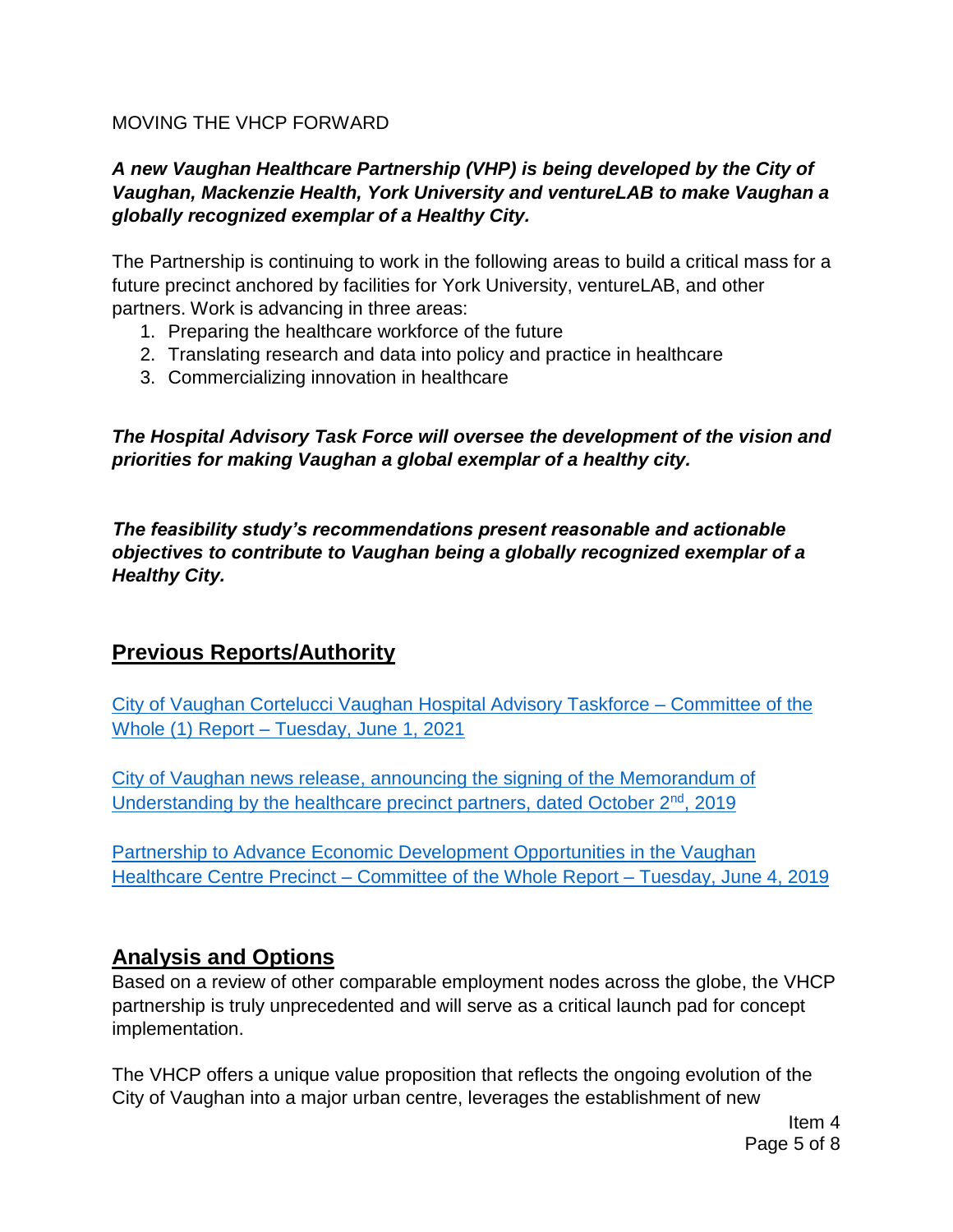transportation and institutional infrastructure in York Region, as well as capitalizes on recent trends and opportunities in the economy relating to healthcare innovation and delivery.

A new Memorandum of Understanding between the City of Vaughan, Mackenzie Health, York University and ventureLAB would allow the partners to continue work to build capacity for a future healthcare precinct and would drive collaboration in the areas of research, education, innovation and commercialization.

The MOU will allow the Partnership to move forward on the seven decision points identified in the feasibility study:

- 1. Identify a Preferred Implementation/Governance Model;
- 2. Protect and Maintain a "Hospital First Approach" in all Decision-Making;
- 3. Adopt a Phased Approach to Vertical Development of the VHCP;
- 4. Establish Agreements between the City of Vaughan and the VHCP Partners articulating and clarifying the individual roles, responsibilities, and obligations of each Organization;
- 5. The City of Vaughan to establish separate agreements with each individual stakeholder in the Partnership outlining a relationship of land provision, resources, and other expectations;
- 6. Stakeholders and partners need to determine their internal funding capacities for the VHCP phases; and
- 7. The partnership should explore opportunities with various partners (private and public sector) to advance the VHCP.

## **Financial Impact**

There is no financial impact associated with the report.

## **Broader Regional Impacts/Considerations**

Mackenzie Health is a regional organization spanning two municipalities in York Region. The Vaughan Healthcare Precinct will become an important regional asset and major employment node that will create economic opportunity and attract skilled labour from across York Region.

The VHCP offers a unique value proposition that reflects the ongoing evolution of the City of Vaughan into a major urban centre, leverages the establishment of new transportation and institutional infrastructure in York Region, as well as capitalizes on recent trends and opportunities in the economy relating to healthcare innovation and delivery.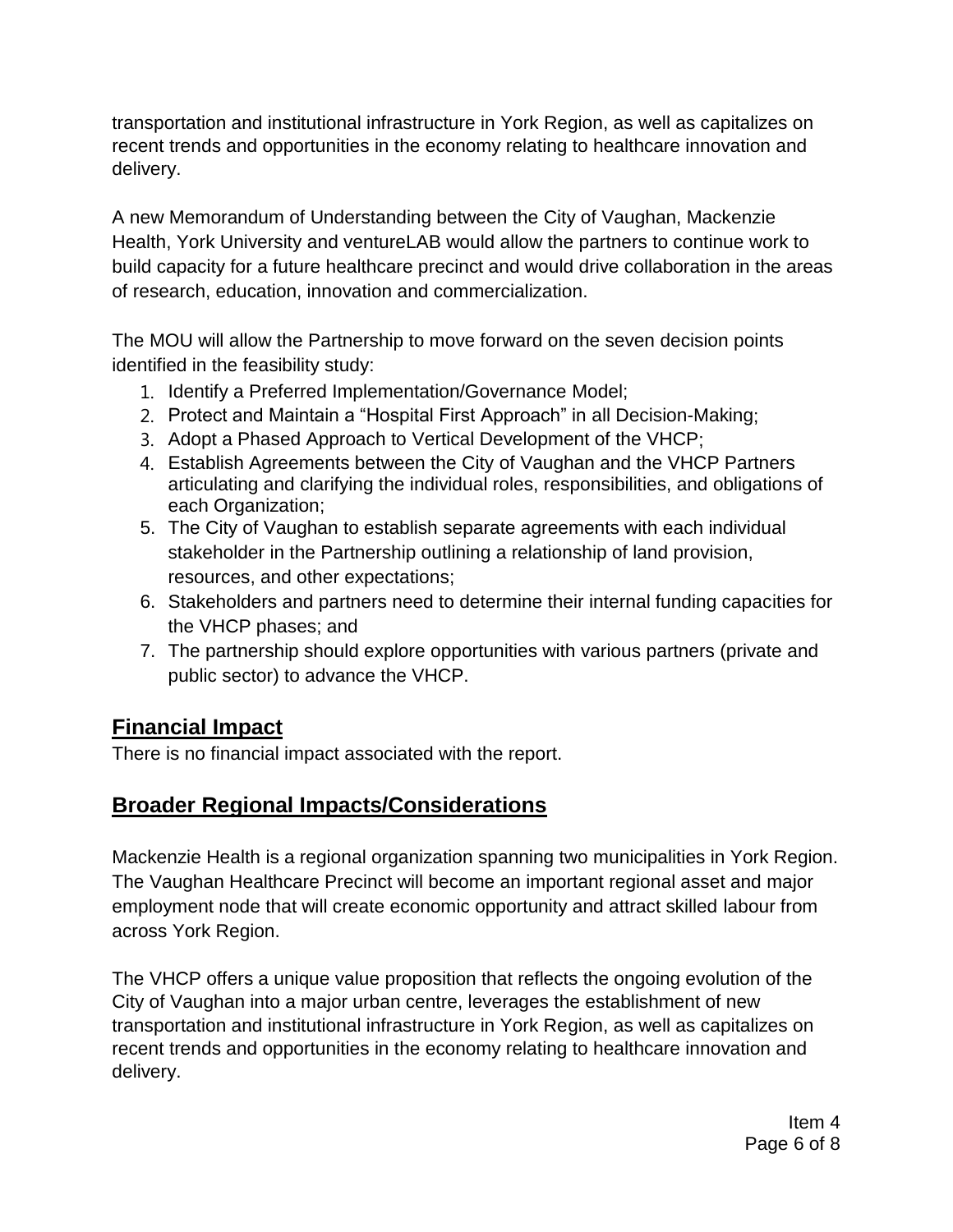The VHCP would also be complementary to other GTHA innovation nodes, including the MaRS Discovery District and University Hospital Network at the south end of the innovation corridor stretching from York Region to downtown Toronto, as well as the McMaster and Waterloo innovation hubs in Hamilton and Waterloo respectively.

Furthermore, the feasibility study recommends that the City of Vaughan and its partners adopt a phased approach to vertical development at the VHCP. A preliminary phase of development would achieve immediate Intra-Regional Significance, and a more aspirational, longer-term build-out of the entire precinct would secure Extra-Regional Significance.

Within the first phase, the VHCP will emerge as an important node for education, research, healthcare service and growing a small business within the region and across the GTA. Following the first phase, the stakeholder members will have the ability to collectively re-evaluate the relationship and gauge how to best advance the VHCP to the second phase of its maturity into a health-innovation cluster of Extra-Regional Significance, recognized across Ontario, Canada, and potentially globally.

## **Conclusion**

It is appropriate that Committee (1) receive the VHCP Feasibility Study and presentation from urbanMetrics Inc.; and (2) that Committee authorize the Mayor or the City Clerk to enter into a Memorandum of Understanding between the City of Vaughan, Mackenzie Health, York University and ventureLAB to continue the work of the Vaughan Healthcare Partnership, including the Vaughan Healthcare Centre Precinct, in a form satisfactory to the City Solicitor and City Manager.

**For more information,** please contact: Raphael Costa, Director, Economic and Cultural Development, Ext. 8891.

## **Attachments**

- 1. Vaughan Healthcare Centre Precinct Feasibility Study Opportunities Assessment, urbanMetrics Inc., August 31, 2021
- 2. Presentation: Vaughan Healthcare Centre Precinct Feasibility Study Key Findings, urbanMetrics Inc.

## **Prepared by**

Julie Flesch, Economic Development Officer, extension 8893 Raphael Costa, Director, Economic and Cultural Development, extension 8891